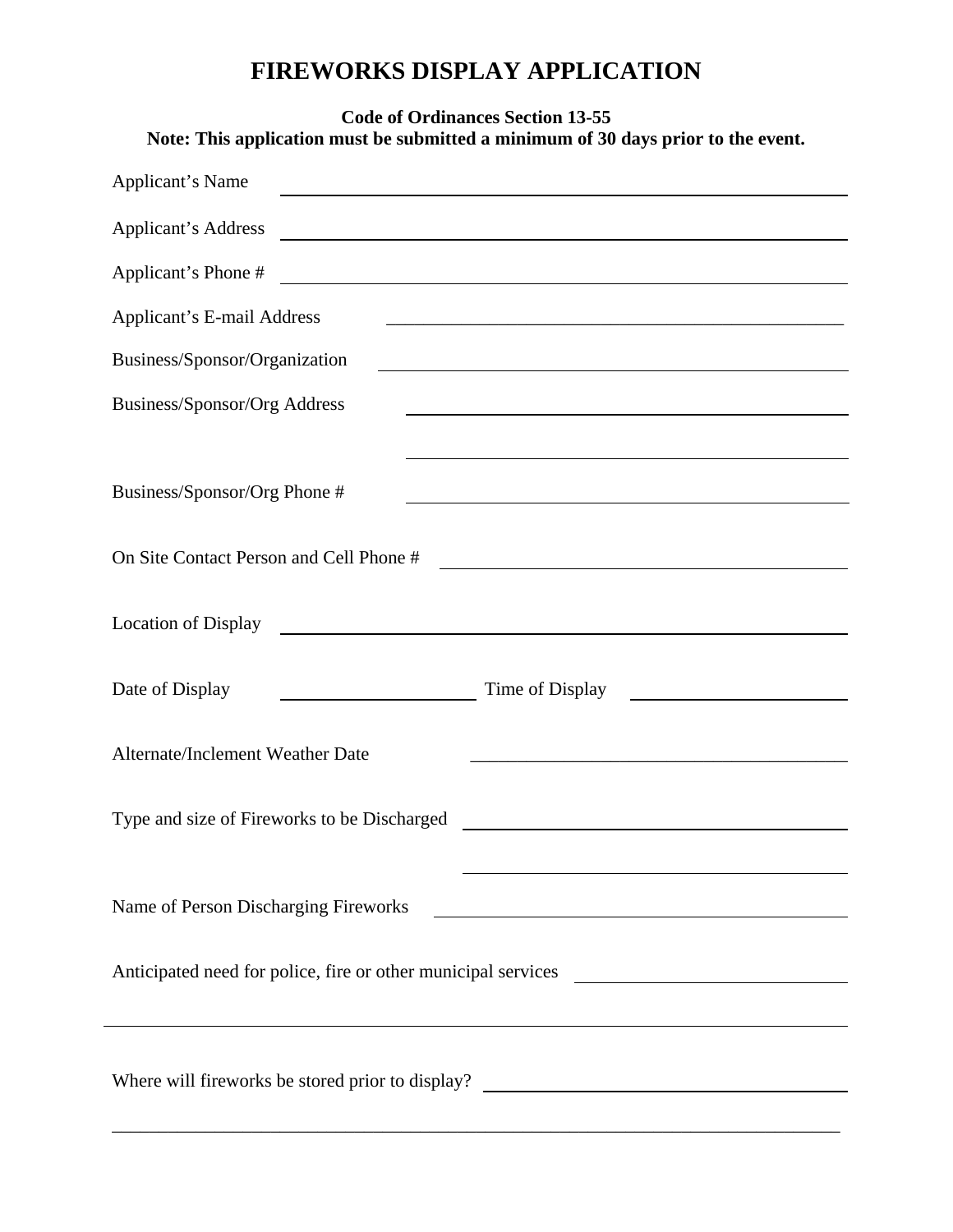*In order to provide notification to the community, it is the Applicant's responsibility to inform the primary media sources in Manhattan about the event.* 

## **Required Attachments**

- **Please attach a diagram of the display area.**
- **A copy of your Kansas Shooters License must be attached.**
- **Certificate of Insurance (minimum of \$1,000,000 Commercial General Liability and \$2,000,000 Aggregate –must be submitted no less than 3 business days prior to the date of display)**

|                              | <b>Save Form</b> | <b>Submit</b> |  |
|------------------------------|------------------|---------------|--|
| Fire Chief/Designee Approval |                  | Date          |  |
| Comments                     |                  |               |  |
|                              |                  |               |  |

\_\_\_\_\_\_\_\_\_\_\_\_\_\_\_\_\_\_\_\_\_\_\_\_\_\_\_\_\_\_\_\_\_\_\_\_\_\_\_\_\_\_\_\_\_\_\_\_\_\_\_\_\_\_\_\_\_\_\_\_\_\_\_\_\_\_\_\_\_\_\_\_\_\_\_\_\_\_ *\*Approval from the Fire Department is required prior to this application being forwarded to the City Commission\** 

| <b>FOR OFFICE USE ONLY</b>                                       |                      |
|------------------------------------------------------------------|----------------------|
| Date of Application                                              |                      |
| <b>Shooters License Attached</b><br>(expiration date of license) |                      |
| Date to City Commission                                          |                      |
| $Approved$ Disapproved $\Box$                                    |                      |
| Date License Issued                                              |                      |
| Date Faxed to RCPD                                               |                      |
| Fee (Section 13-55)<br>\$250.00                                  |                      |
| License Number                                                   |                      |
| Receipt Number                                                   |                      |
| $Check \mid \mid #$                                              | $Cash  $ Credit Card |

**Attach Files**